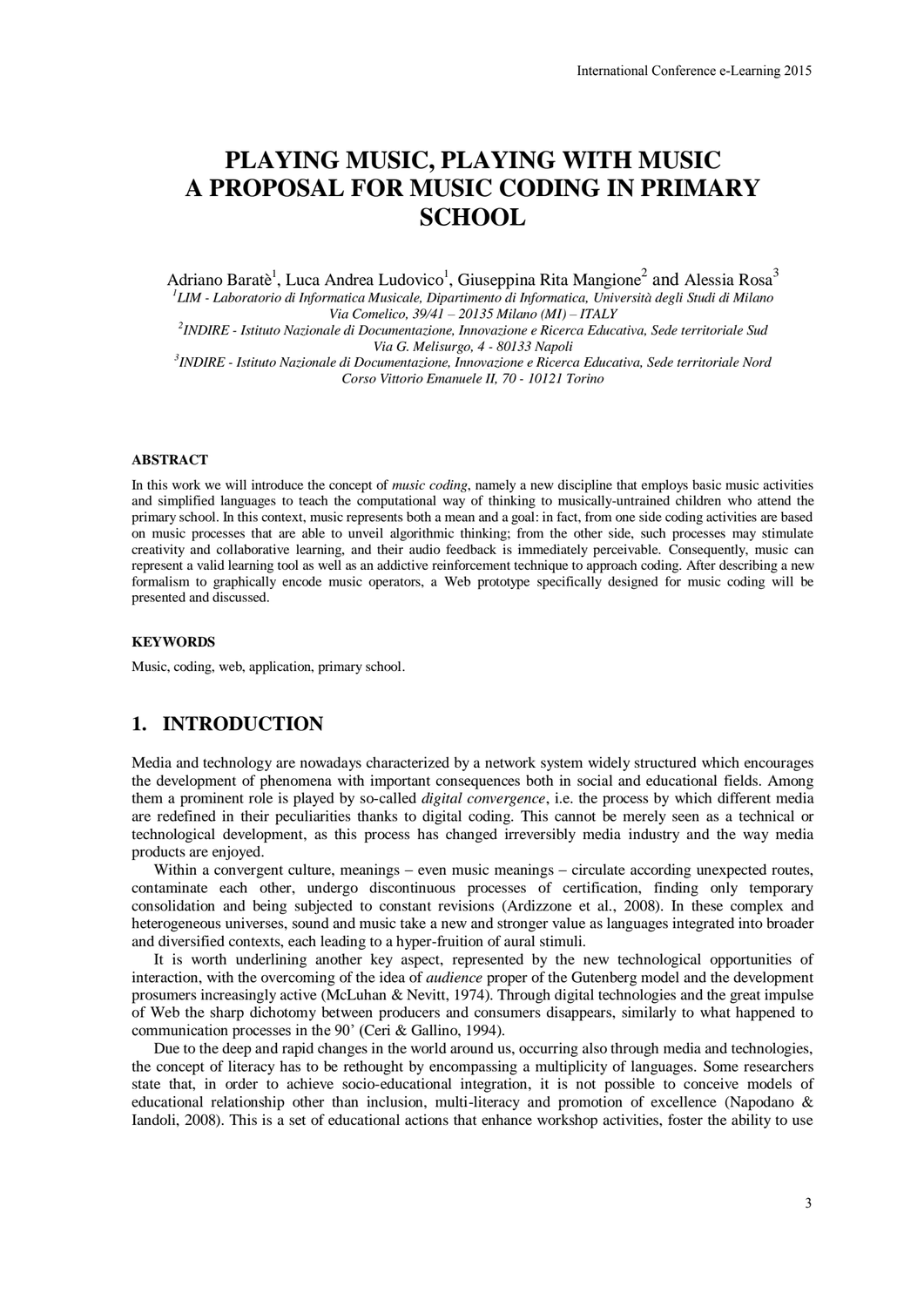language, orality and heterogeneous systems for analog and digital encoding, and promote the variability of cognitive styles and communication registers according to Gardner's idea of *forma mentis*.

New challenges emerge in modern school, traditionally considered as the depositary of literacy processes: guaranteeing the growth of students, each one with his/her own peculiarities, and giving equal dignity to the languages they interact with in everyday life. As regards music language, the problem is not how to employ media technologies during traditional hours of music education, but completely rethink their value in order to train individuals along different axes: searching in sound and timbre collections, analyzing their role and meaning inside a complex media message or a soundscape, understanding the value of music and audio authorship, and much more.

For an actual acquisition of competence, intended here as the ability to act in – or react to – a given situation within a given context in order to achieve a performance (Le Boterf, 1994), it is necessary to develop education proposals able to integrate music analysis with music production. In this sense, coding can prove to be an effective proposal since it implies writing, namely making explicit, juxtaposing and processing concepts in a critical, aware and creative way.

The paper is organized as follows: Section 2 discusses the pedagogical aspects of coding in primary school curricula, Section 3 illustrates the relationship between music and coding starting both from the music and from the technological points of view, Section 4 presents a Web interface that implements music coding, and finally Section 5 proposes a number of case studies.

# **2. FROM CODING TO MUSIC CODING**

In Computer Science, the term *coding* refers to the implementation of a program, namely a sequence of instructions that make a computer run a given set of actions. It is well known that computer programming is a base skill required to understand information technology processes. More surprisingly, in recent times coding has been proposed also as a tool to foster learning processes in young students. By facing coding problems, students activate many cognitive functions that go beyond the acquisition of technical expertise in a strict sense. Coding tasks should be independent from a specific programming language or software environment. Rather, the target is developing a digital competence through playful learning (Resnick, 2004).

The theoretical bases go back to the pedagogical approach of *constructivism* (Piaget et al., 2014). As regards the introduction of coding and computational thinking in primary school, it is worth citing the ideas of Papert: while each discipline claims to push students to think, computer science achieves this result in an operative and concrete way. Papert considers coding as a useful tool to learn how to think, not as a way to obtain improved reasoning skills. In fact, the intrinsic goal is not making children good programmers, but providing the knowledge to create contexts where they can explore advanced ideas (Papert, 1980). For example, young learners can approach differential geometry through the metaphor of a turtle or they can understand the concept of feedback thanks to LEGO robots. Papert adopts LOGO as the reference programming language for children's coding activities. An implementation of Papert's ideas requires a deep change in teaching, transforming the mere transmission of knowledge and skills into laboratory activities and structured projects aimed at encouraging collaboration and discussion.

Music education and training for children require ad hoc techniques and methods as well as a specific review of school curricula. Recent scientific works (Young, 2003) show that an integration of multi-modal experiences based on activities such as moving, creating, playing, reflecting support the development of a "symbolically fluent child" (Gromko, 1995). The learning environment should be able to represent activity-oriented musical experiences, where students – properly sustained by scaffold elements – are involved in a process of music construction/deconstruction. For example, scaffolding children's early musical experiences, investigations and engagement in the world of sound helps them establish strong, confident, vibrant, and creative identities in learning, communication, and performance (Tomlinson, 2013).

Currently a new music pedagogy based on an integrated approach is emerging. Recalling the fundamental concepts of pedagogical activism (Dewey, 2005), the goal is enhancing that educational cross-component able to influence key aspects of the growth such as expressiveness, autonomy and sociality.

Music is able to influence the construction of the child's personality because it promotes the integration of perceptual, motor, affective, social and cognitive dimensions (Willems, 2011) by relating basic aspects of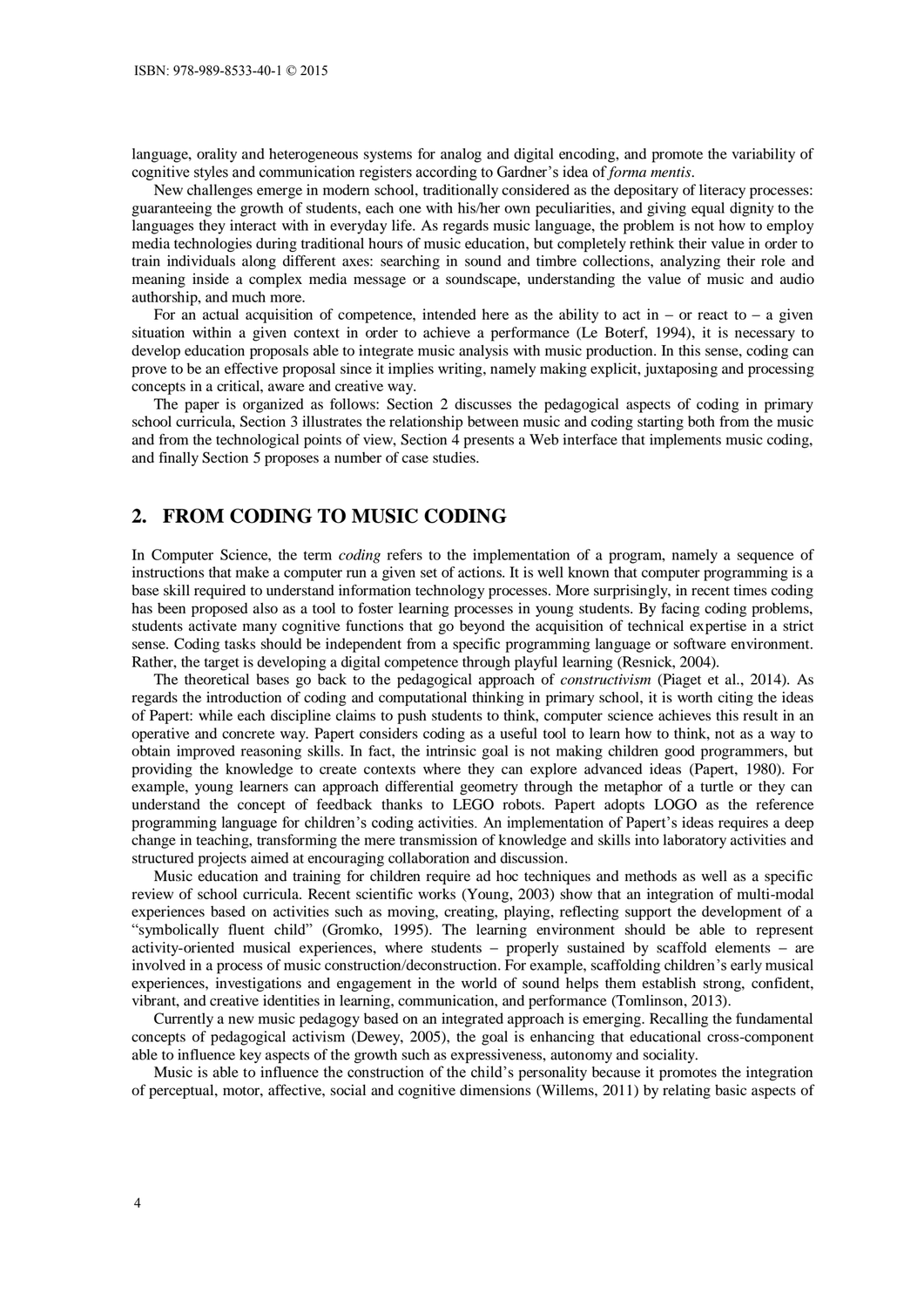human life (e.g. physiological, emotional and mental spheres) with the basic elements of music (e.g. rhythm, melody and harmony).

The abilities of listening, exploration and analysis are fundamental for the development of general meta-cognitive skills of the child, such as attention, concentration, control. In this sense, music is both an opportunity and a crucial educational strategy. For example, through music young students can develop the aspects of analysis and synthesis, problematization, argumentation, evaluation and application of rules. In addition, as regards the ability to read and understand, children have the possibility to train their transcoding skills, moving from the musical domain to the verbal language in order to describe what they heard (Branca, 2012).

In the digital era, new technologies and computer-based approaches can influence music learning and teaching processes. A recent and comprehensive review of this subject can be found in (Finney & Burnard, 2010), a work that discusses a range of innovative practices in order to highlight the changing nature of schooling and the transformation of music education. Many researchers, experts and music teachers feel a pressing need to provide new ways of thinking about the application of music and technology in schools. It is necessary to explore teaching strategies and approaches able to stimulate different forms of musical experience, meaningful engagement, creativity, teacher-learner interactions, and so on.

The idea of the this work is applying the most recent pedagogical theories about coding and music teaching in primary school through a playful approach to music composition, conceived for musically untrained children and designed to encourage the computational way of thinking.

# **3. MUSIC OPERATORS AND COMPUTER PROGRAMMING**

In this section we want to explore the historical, cultural, and theoretical relationships between two domains apparently far apart, i.e. music and computer programming. We will follow two approaches somehow complementary, highlighting how some concepts of music can find a counterpart in the constructs of programming languages, and how some concepts typical of algorithmic way of thinking can be intuitively represented through music operators.

# **3.1 From Music to Coding**

In 1985 composer and music theorist Fred Lerdahl and linguist Ray Jackendoff conceived a *generative theory of tonal music* (Lerdahl & Jackendoff, 1985). They provided a "formal description of the musical intuitions of a listener who is experienced in a musical idiom" based on the unique human capacity for musical understanding. The purpose was uncovering a musical grammar that could explain the human musical mind in a scientific manner comparable to Noam Chomsky's transformational or generative grammar dating back to 1975 (Chomsky, 2002). The novelty of their approach was the investigation of the mental procedures under which the structure of individual compositions can be built and understood.

Even if the approach of the mentioned authors was original, many theorists, musicologists and composers in the past formalized or merely used algorithmic processes to conceive music. Examples range from late-Baroque complex counterpoint processes (see e.g. the fugues by Johann Sebastian Bach) to twelve-tone serialism (see e.g. the works by the Second Viennese School, composed by Alban Berg, Anton Webern, Hanns Eisler and Arnold Schoenberg). As regards theoretical works, it is worth citing (Hofstadter, 1980), where the concepts of self-reference and formal rules are applied to the domain of mathematics, art, and music, and (Bizzi, 1982), which unveils the way many historical canons have been composed through mathematical rules and tables. International Conference e-Learning 2015<br>
basic elements of music (e.g. rhythm<br>
that for the development of general<br>
through lin this sense, music is both an<br>
untion and application of rules. In<br>
this sense, music is both

The mentioned works demonstrate that a formal and algorithmic approach to music composition and analysis is possible. Consequently, we introduce a number of *music operators* that can be seen as single steps of a generative algorithm. Due to the goals of this initiative, the application domain is simplified:

- A score is composed by a number of melodies, one per staff, presenting no chords. Harmony-related aspects come from the coexistence of notes belonging to different instruments and staves;
- Every note is quantized according to the smallest rhythmical value allowed. Longer values can be obtained by tying quanta together. This approach is valid for children's songs and simple tunes, where a coarse quantization is sufficient, but it would fail with tuplets and more complex rhythmic layouts;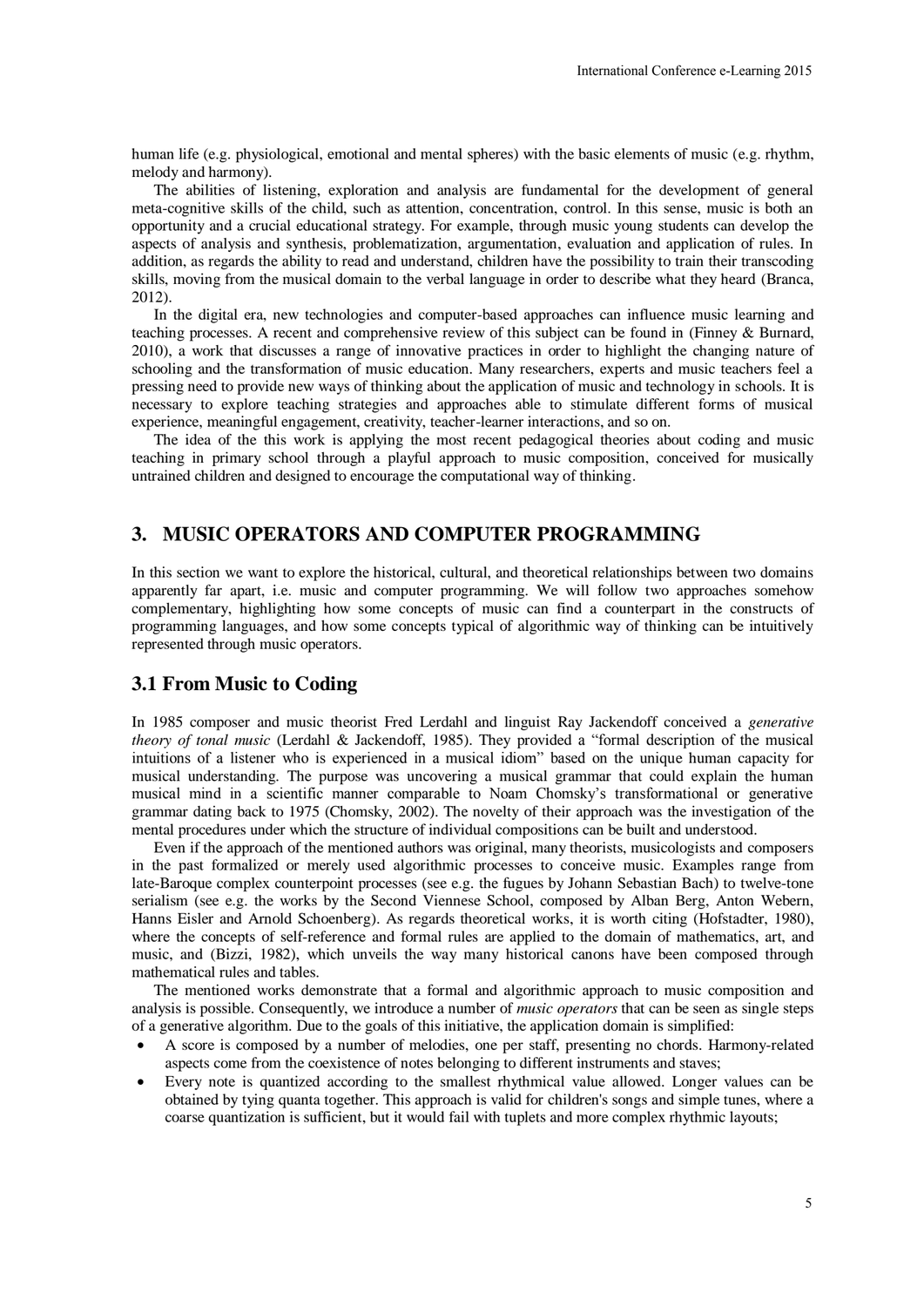Supported operators are simple to be used and understood. The goal is not covering all possible music-composition processes, but provide untrained children with an intuitive tool set to build basic music performances.

#### **3.1.1 Melodic Operators**

The first class of music operators is the one of Melodic Operators (MOs), namely the operators that work on note pitch. The proposed framework includes:

- *Play n* This operator starts playing a *n*-pitched note. The execution is stopped at the end of the current quantum, unless a Continue operator (see Rhythmic Operators below) is invoked at the next quantum;
- *Clear* This operator unsets the pitch of the current quantum. In a quantized environment, each note naturally takes a single quantum, nevertheless a quantum cannot be empty. In this sense, *Clear* is the default operator, and it corresponds to the music concept of rest. This behavior implies that *Clear* belongs both to Melodic Operators (since it unsets pitches) and to Rhythmic Operators (since it is a placeholder for a rest);
- *Transpose up/down (and play)* This operator modifies the previous pitch according to a number of ascending or descending grades. In our implementation, we decided to deal with scale grades (referring to a diatonic scale) rather than halftones (referring to a chromatic scale) because most pitched instruments for children are mainly diatonic, such as toy xylophones and whistles.

### **3.1.2 Rhythmic Operators**

Rhythmic Operators (ROs) work on rhythm-related aspects of notes. In this case, the framework includes:

- *Tie* This operator extends the last note (or rest) for the duration of the current quantum;
- *Clear* As mentioned above, this operator means absence of sound. So, even if a note is naturally stopped by the end of its quantum, *Clear* has rhythmic implications too.

#### **3.1.3 Other Operators**

In order to foster computational thinking, other operators which do not belong to the mentioned classes have been implemented. A first case is *Repeat*, which allows to choose a number of previous steps to be repeated for a given number of times. In music notation there are symbols that recall this function (e.g., n-bar repeat signs, repeat barlines and text indications such as "Da capo"). However, for the sake of clarity the implemented *Repeat* operator has a less flexible applicability.

On the contrary, conditional expressions and constructs do not have a music definition, but they have been introduced to foster algorithmic thinking (see Section 3.2). In the proposed framework, comparison operators such as *lower than*, *higher than*, *lower or equal to*, *higher or equal to*, *equal to*, and *different from* can be invoked on pitches.

# **3.2 From Coding to Music**

In Section 3.1 we have listed a number of music operators that are implicitly or explicitly used by composers when they create a music piece (Schoenberg & Stein, 1970). We have shown how these operators can be converted into atomic steps of an algorithm. On the contrary, in this section we start from some key concepts typical of computer programming and try to map them onto the music case study.

In our approach, programming constructs intentionally are not presented in an explicit way to children. In other words, the proposed framework hides their presence, but makes the underlying concepts emerge.

First, let us consider the standard *structure of a program*. Most programs have the following pattern: i) statements to mark the start of the program, ii) variable declaration, and iii) program statements. This basic schema can be mapped on: i) choice of the basic parameters (tempo, score length) and creation of instruments, ii) choice of the instruments to play, and iii) for each instrument, selection of a set of actions to be performed. Code lines are usually written and read from top to bottom, whereas music code – in accordance with score notation – should be interpreted from left to right.

In computer programming, *data typing* implies a classification identifying one of various types of data (e.g. integer, real, boolean, etc.) and defines allowed values and available operations on such values. In our proposal numeric, character and boolean values can be selected to perform specific operations, such as setting pitches or testing conditions. However, the novel approach is mapping the concept of data type onto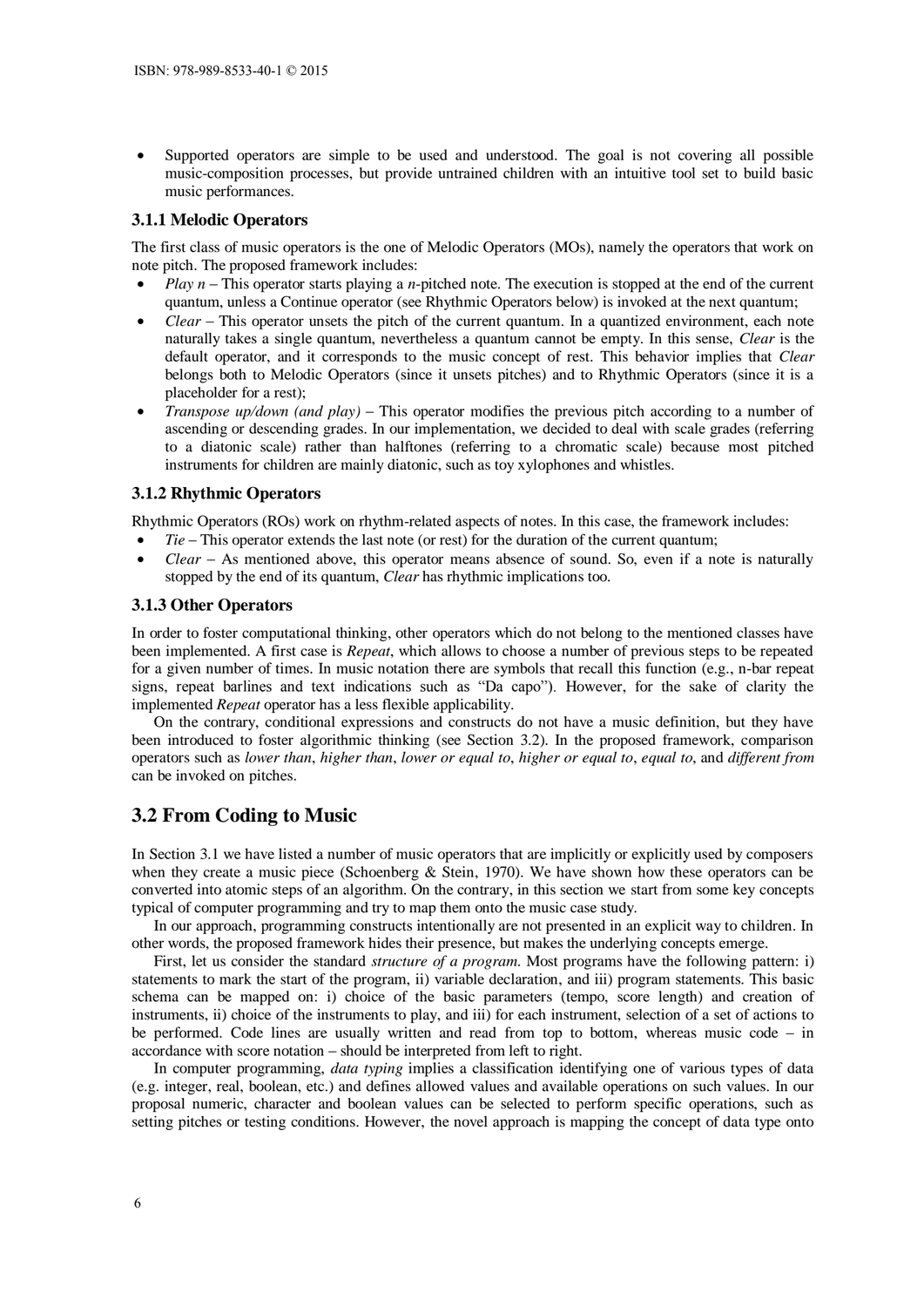the choice of an instrument type to play. If instruments can be seen as instances of variables, then instrument types correspond to data types. For the sake of clarity, we will present the case of a xylophone vs a drum, which are two of the available instruments supported by the interface described in the following. Please note that they are both percussion instruments, but the former is pitched whereas the latter unpitched. The xylophone allows to define the exact note to be played. This implies the availability of operators such as *Transpose up* or *Compare pitches*. Besides, in accordance with computer programming where values are limited to a range (e.g. in C integer values have to fall in the [−32768,+32767] range, being 16 bits in size), pitch values present limits that depend on the chosen instrument. Needless to say, for an unpitched percussion instrument such as a drum the concept of pitch has no meaning, consequently only rhythmic operators are supported. International Conference e-Learning 2015<br>
nstances of variables, then instrument<br>
the case of a xylophone vs a drum<br>
lescribed in the following. Please note<br>
d whereas the later unpitched. The<br>
the availability of operato

The concept of data typing can be further detailed. In computer programming, there is a dichotomy about *strong vs weak typing*. In our proposal, this aspect can be found in the independent use of instruments against the interdependence of notes across different instruments.

As regards operations on variables, *assignment* can be employed at different stages. For example, deciding which actions should take place at a given time is a form of assignment. Besides, some of the supported operators allow to set additional values, such as the pitch to be played or the number of repetitions to be performed. A complete list of operators for this proposal will be provided in the following.

As regards basic *control flow*, most programming languages support unconditional branch (e.g. goto, break, return, etc.), conditional branch (e.g. if-then-else, switch, etc.) and loops (e.g. while-do, do-while, for, etc.). In order to apply conditional statements to the music case, we introduce comparison operators to check for conditions and consequently choose between two alternative execution paths. For example: "If the current note of *Instrument A* is lower than the current note of *Instrument B*, then follow the upper path, otherwise choose the lower one. In order to keep things simple, braches always present the else clause and have the same length.

*Loops and iterative constructs* are exemplified through the repetition of the last *n* steps for *k* times. Please note that these statements introduce a number of implementation issues that in standard coding activities do not arise. The last *n* steps to be repeated do not have to generate ambiguous or illegal situations, pointing for example to a step where different branches are present (at the moment of coding, the system is not aware of conditional choices which may depend on run-time decisions). Similarly, a standard while-do loop would be difficult to introduce since the exit condition – and consequently the loop duration - cannot be predicted.

Some non-trivial programming features are supported too. First, data types are not limited to simple ones. The concept of *array* can be intuitively represented by a particular set of instruments (an array of mixed variables). If we define the array *K* by grouping a subset of instruments, operators can refer to single-element as well as aggregated values. For example, in conditional statements we can check conditions such as: "If the current note is higher than all current notes in  $K...$ " or "If current note of *Instrument*  $K_t$  is higher than the one played by  $K_3$ …". In this way, children can get familiar with the access to array elements by index (e.g.  $K[1]$ ) or by key (e.g. *K["drum"]*).

Finally, the specific implementation of some operators recalls advanced concepts such as *overloading*, namely a type of polymorphism where different functions with the same name are invoked based on the data types or the parameters passed. For instance, the operator *Play* can be invoked with no parameters – i.e.  $\hat{Play}$ ), which repeats the last pitch if present, and performs the default one otherwise – or with one parameter  $-$  i.e. *Play(n)*, which explicitly sets the pitch to be performed. Similarly, *Repeat()* means "play the last music symbol once again", *Repeat(x)* means "play last *x* music symbols once again", and *Repeat(x,y)* means "play last *x* music symbols *y* times". These are simple but effective examples of polymorphism.

### **4. WEB PROTOTYPE**

In order to make music coding appealing, amusing and accessible to children, we have implemented an experimental Web interface adopting a gamification approach. The use of standard Web technologies and languages such as HTML5 and Javascript, developed and promulgated by  $W3C$ ,<sup>1</sup> let us release a cross-platform multimedia environment, available on all browser-equipped and network-attached devices. The interface is shown in Figure 1.

 $\overline{a}$ 

<sup>1</sup> World Wide Web Consortium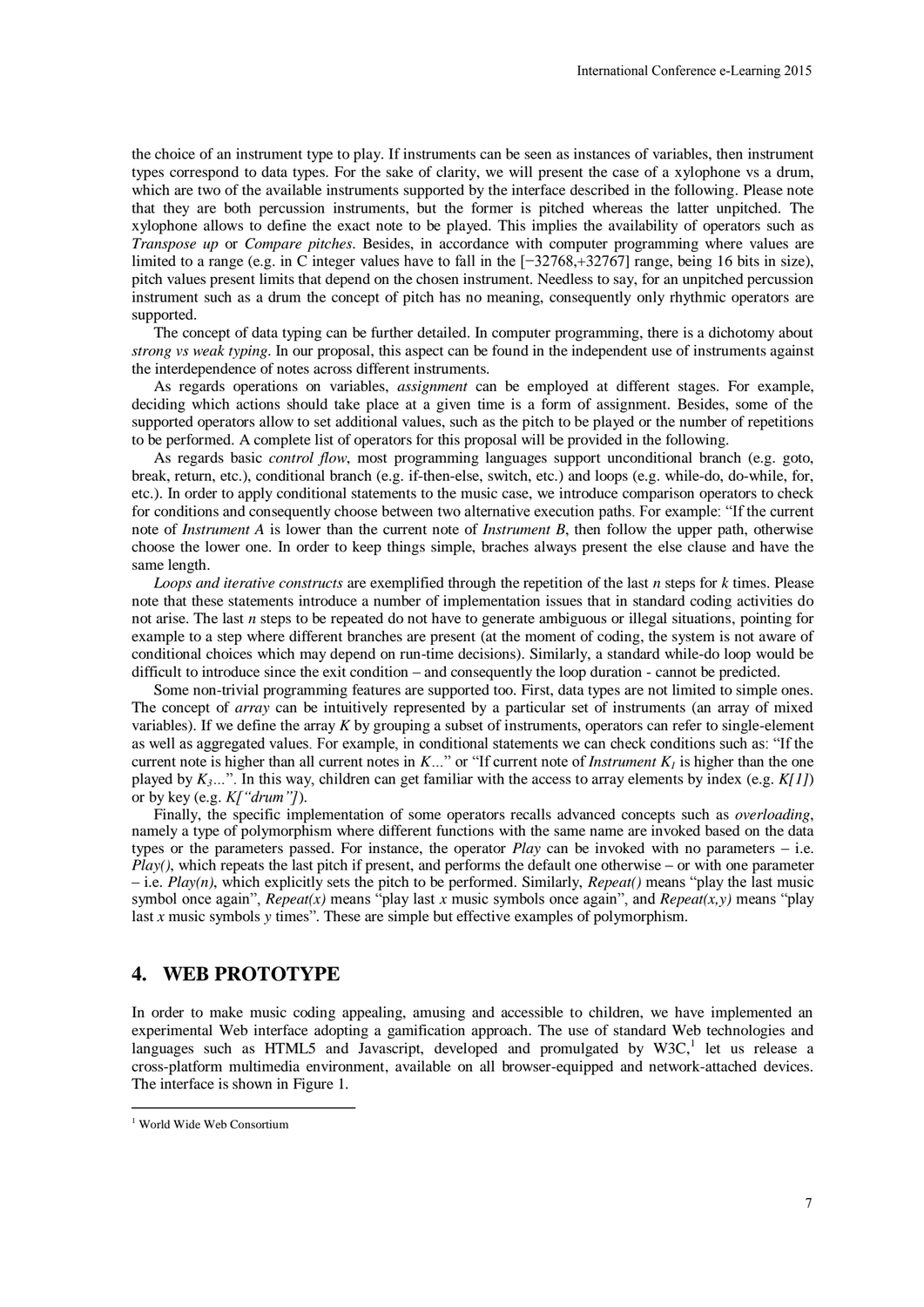

Figure 1. The Web interface designed for music coding.

# **4.1 The Gameplay**

The educational activity is composed by two different steps, named *score coding* and *interactive listening* respectively.

During the first phase, a score is produced by disposing a number of cards (corresponding to music operators) on the game board. Available operators are chosen by clicking the instrument name, which opens a contextual toolset, since different instruments may present different sets of operators. The score length is not fixed, on the contrary it is set on-the-fly while dragging cards. The available space in the interface can be extended thanks to horizontal scrolling. As explained below, during this process the corresponding "traditional" music score is produced as well. The coding process can be performed collaboratively by many children together, for instance by assigning to each student either an instrument or a step, like in turn-based games.

The interactive listening phase starts when the Play button is pushed causing playback to occur. When score steps are parsed, colored balls begin to jump over the instrument interfaces. Graphical and audio materials are fully synchronized, thus allowing a multi-layer score-following experience. For children it is possible to look at the ball moves, follow music over the graphical as well as the traditional score, and listen to the corresponding sounds. This process somehow resembles *debugging*, since actions are parsed one by one to see if the desired result is being achieved. Music performance can be paused, stopped, and rewound.

The second phase has been defined interactive for a number of reasons. First, music performance can be influenced by adjusting and rearranging music operators: at any moment users can modify the score, thus going back to phase 1. Second, children can passively enjoy the results of coding but they can also interact by playing their own instruments.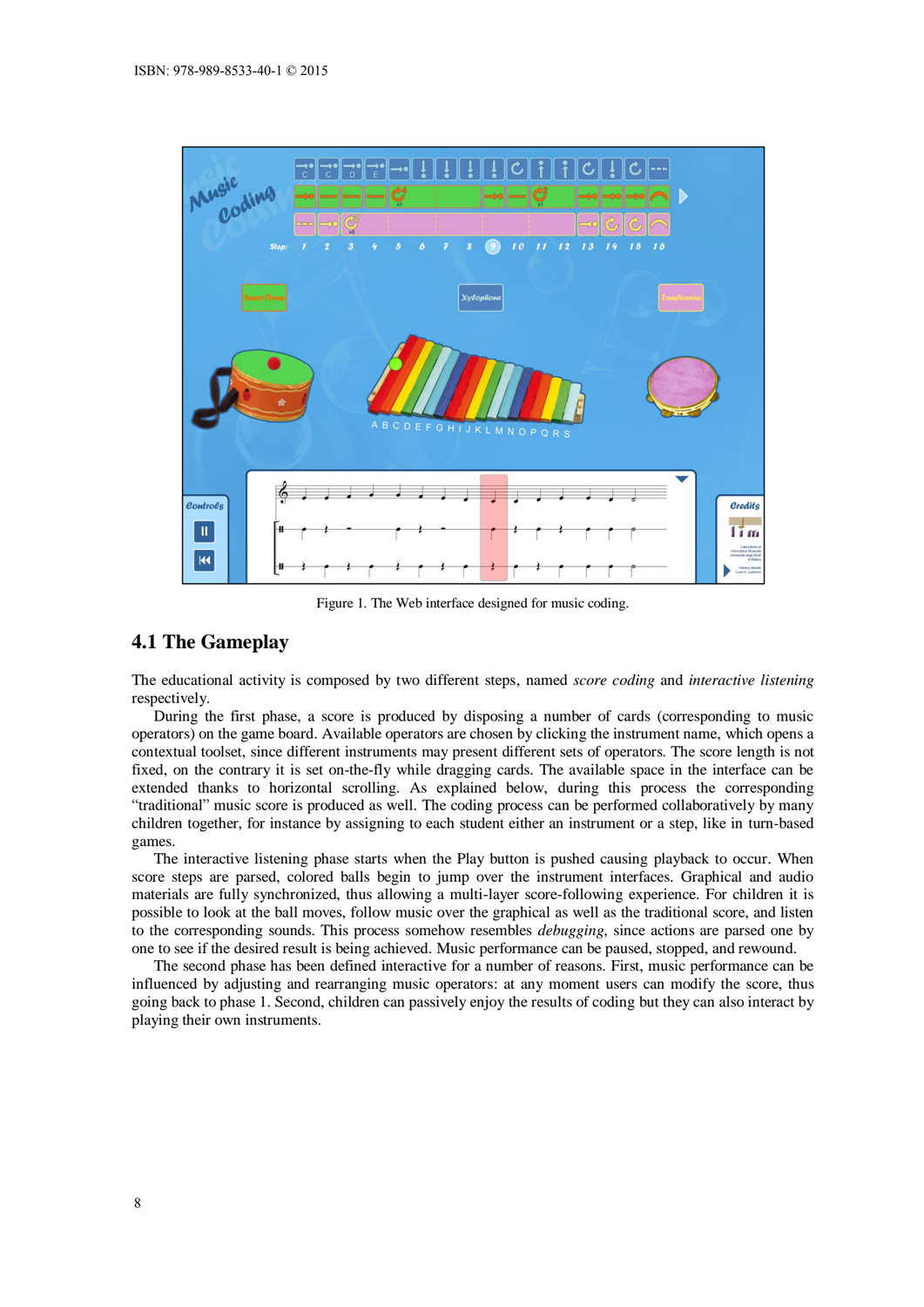### **4.2 The Interface**

As regards the interface, the main area of the screen contains a number of pitched and unpitched music instruments. The available orchestra can be configured during the game setup. For music playback, the underlying metaphor is a jumping ball that strikes the sensitive areas of each instrument to make it play. Needless to say, jumps are controlled by the score.

The upper panel represents the game board, namely the area where cards corresponding to music operators are placed. Rounded squares constitute the quantized timeline, and their colors refer to a given music instrument. Icons like those shown in Figure 2 are employed to confer an intuitive graphical representation to music operators.



Figure 2. The icons for Play, Transpose down, Transpose up, Tie, Repeat and Clear music operators.

The bottom panel contains a score transcription following Common Western Notation (CWN) rules. Music contents are automatically generated over the staff system while cards are being placed on top of the game board. This "traditional" score representation has not been conceived for children, nevertheless, its presence can be important for a number of reasons:

- It can be checked by musically-trained students and teachers to validate the use of music operators;
- It can be directly read by young musician to create a live performance or an accompaniment;
- Thanks to full synchronization among all graphical and audio contents (*score following*), it can be an intuitive way to learn the rudiments of music notation.

An inverse exercise based on score notation is trying to reconstruct a simple tune whose score is known through the operators provided by the game. In this case, coding is involved as a problem-solving technique, similarly to standard computer programming: given a goal, find the self-contained step-by-step set of operations to be performed in order to achieve it.

# **5. EXAMPLES**

Now let us refer again to the screenshot shown in Figure 1. This time we will focus on cards over the game board and the corresponding music contents.

The upper staff refers to a pitched instrument, consequently all music operators are available. From the point of view of rhythm, no steps but the last one have been extended through ad hoc operators. The first 4 steps are explicit assignments indicating the pitch to be performed. The 5th step is an overloaded version of the assignment operator, presenting no indication about the pitch: in this case, the last pitch is repeated. Other in use operators are simple transpositions (1 grade up or down) and simple repetitions, i.e. single repetitions of the last step. Clearly the same result could be achieved through different combinations of operators: for instance, the 3rd and the 4th step could be obtained through transpositions. This is another aspect of music coding close to computer programming, where different algorithms can be employed to achieve the same result. International Conference e-Learning 2015<br>
nher of pitched and unpitched music<br>
same setup. For music playback, the<br>
sof each instrument to make it play<br>
where cards corresponding to music<br>
pine, and their colors refer to a

The second and third staves encode parts to be played by unpitched instruments. For an untrained child, starting from a simplified set of operators can be more intuitive. Besides, a rhythmic feedback is easier to recognize.

In this example, we have used a number of Repeat operators, thus originating aggregations of steps different in length and number of repetitions. The notation at the 3rd step of the bottom staff is particularly efficient in representing a huge area of the score. In computer terminology, we would call it *compression*.

# **6. CONCLUSION**

The concept of music coding presented in this work constitutes a novel approach to the computational way of thinking. Actually, playing music is a stimulating and amusing activity for children, which fosters not only technical and theoretical abilities, but also creativity, adaptivity, socialization and cooperation with others.